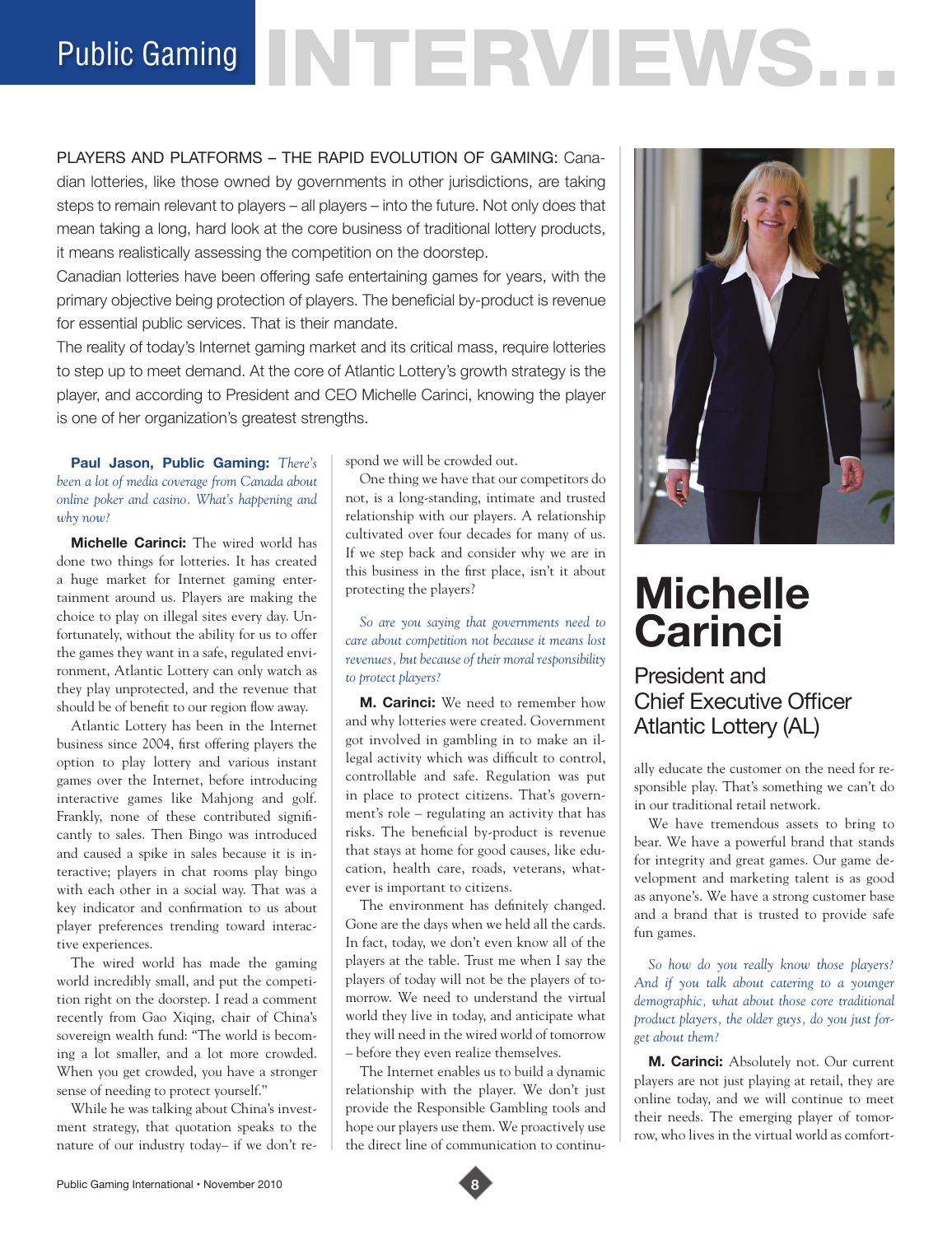ably as they do in their own neighborhood, demands something entirely different from us. If we are going to remain relevant beyond the baby boomers, we need to have the foresight to figure out what the players of tomorrow will want before they even come of age. That's innovation, and where the future of our industry really lies. Knowing this player will be the competitive advantage across the business. Relevance in the digital realm protects our core lottery products into the future.

#### *So who is this player?*

**M. Carinci:** This player is in control, plain and simple. But that's the only thing plain or simple about them. I call these players digital natives, and the one consistent thing about them is that they are not consistent. They have more than one lifestyle, more than one identity. They stock their fridge with organic produce, but are happy to eat fries from a drive-thru. They wear \$200 jeans with a thrift shop shirt. They save for the future, but buy virtual commodities with real money. They are a dichotomy, an enigma. These digital natives are comfortable in this world. Evolution for them is about control and personalization. It's about instant gratification and two-way conversation. They set high standards and expect us to meet their exacting demands. They want what they want when they want it; even if they don't know exactly what they want. Sounds daunting, doesn't it?

#### *How can you hope to be successful in meeting the needs of this player if they are such an enigma?*

**M. Carinci:** We only have to look at our successful track record to demonstrate the attainable. We need to have solid data and research, we need to talk to players, and we need to rely on the experience of the past decades. Let's not negate the benefit of four decades of experience in our traditional channels. For us there is a delicate balance between player and profit.

Just over a year ago, the five Canadian lotteries launched LottoMax, a new multi-jurisdictional weekly draw game, and the first new national draw product in more than 15 years.

The key to LottoMax's success was knowing through research and experience, what the players wanted and ensuring the final product reflected those needs. In this case, they wanted the big jackpots of our other national games, and a game that would provide the opportunity for more people to become millionaires. LottoMax's unique value proposition does both. And consumers have responded positively.

*No amount of research would eliminate unanticipated and undesirable consequences. At some point, a leader has to decide to pull the trigger. The amazing thing is that all the Canadian lottery CEO's seem to be similarly predisposed towards action. How did you get there?* 

**M. Carinci:** Look at what happened to Blockbuster Video. It was clear for a decade that Netflix's basic value proposition was superior and they were steadily peeling away Blockbuster's customers. Blockbuster must have recognized from the very beginning that Netflix posed a fundamental problem that surely threatened their long-term survival. In the real world you don't upend a profitable business model when you see a negative trend line. But at some point you have to face the facts. If you wait too long, like Blockbuster did, it's too late to save your business.

As lotteries, we are quite attached to the huge profit streams generated by the traditional games distributed through traditional channels. But it is a big mistake to ignore the undeniable warning signs that we need to reposition our businesses for a new generation of consumers. Once you realize the cost of change doesn't decrease, but increases over time, the decision to be action-oriented becomes easier.

The former CEO of General Electric, Jack Welch, said the best time to implement change is when you're doing well. In spite of the recession, lotteries everywhere are doing well. But we can see the inevitable trend lines and need to adjust our course and make changes now. Instill a culture that is proactive in dealing with the problematic aspects of our business. Push ourselves to act now to optimize the long-term success of the business even if it impinges on current profitability.

That's hard to do because we are all under pressure to produce better results each quarter, and realize it's not going to get any easier to effect change.

The best time for Blockbuster to redesign its model was years ago when it still had 90 per cent market share; likewise for lotteries. We need to reposition lotto and move aggressively into new media. We need to do it now.

I remember, in the planning of Lotto Max, the exact question that tipped the scales for the five CEO's of the Canadian lotteries. Would we be prepared to launch a game that would have a negative impact and actually hurt our flagship product, which is Lotto 6/49, if the overall net impact on the lotto category was positive? Once we agreed the answer was yes, going forward with convic-

tion became much easier. In fact, it had a bigger impact on Lotto 6/49 than projected. But we were, and are, committed to moving forward, even knowing things will break. They'll break, sometimes in bigger ways than we'd planned, but we won't let that stop us from taking action. We'll fix it and keep moving forward. Otherwise, lottery will go the way of Blockbuster Video.

When you think about it, does anyone ever say they don't see the need for change? Everyone agrees that change is necessary; however, often we will focus on how change will disrupt current business or the reasons why change should be delayed, like requests for more studies. Delaying action has the same result of continuing with the status quo. We'd be doomed if we followed that course.

#### *How do you create consensus between the different provincial lotteries for your national branding and marketing campaigns like you did for Lotto Max?*

**M. Carinci:** You just do it. There are powerful incentives to working through differences. It's driven by basic economics. We sell more with a consistent brand strategy that does not confuse the consumer with mixed messaging. We can leverage our investment in advertising by implementing it on a national basis and not just locally. Collaboration essentially increases sales and reduces costs. That's a good combination. It's not always easy to work through differences. But we've learned that putting our heads together to collaborate brings the biggest win.

There is the added challenge of having two official languages, French and English. All advertising, brand, and marketing management allows for flexibility for regional differences, including how a campaign developed in English can be effectively executed in French. We have more in common than we might think. Our customers have similar play styles and motivations. Once we get over ourselves, it's not hard to find the common ground where great advertising and marketing works well across the country. The importance of the national brand is a given, so we lock ourselves in a room and deal with the different needs up front.

### *Do Canadian "Crown corporations" have more freedom to make changes than U.S lotteries do?*

**M. Carinci:** It might seem that way. In fact we deal with many of the same issues as directors in the United States. We're held